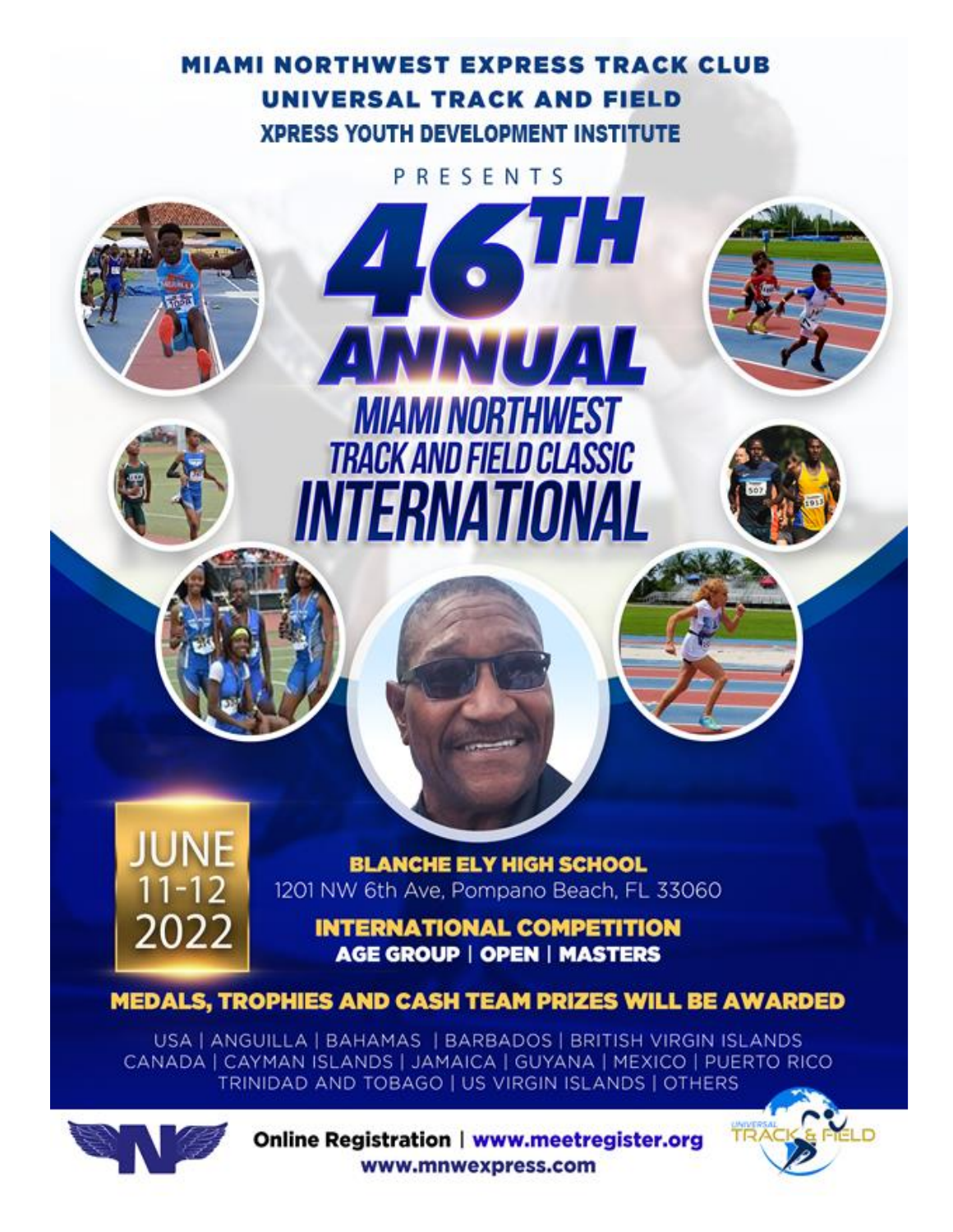

1310 N.W. 90<sup>th</sup> Street Miami, FL 33147 Phone: 305-316-3772 www.mnwexpress.com



On behalf of our Founder and Visionary, the late, great Jesse Holt, the Board of Directors of the Miami Northwest Express Track Club, Inc., our coaches, parents, and athletes, we extend to each of you a warm welcome to the City of Pompano Beach, Florida and the 46th Annual Northwest Track and Field Classic. We are excited about your participation in this year's event. Over the next three days, we wish each of you, success in your respective events and we encourage you to form and build new friendships throughout our time together. The Northwest Track and Field Classic has become a signature, can't miss annual event to many of the best track and field athletes in the world, and it is our desire that you will help us continue this tradition and legacy for many years to come. Enjoy the experience, live your life to the fullest!

Sincerely,

Coach Jesse Holt

Meet Director Emeritus

Please see the following Directors for assistance while here:

**Entries / Admin / Technical (Alan Holt)**

**Event Marshall (Reggie Holt)**

**Announcing (Darren Holt)**

*For "Live" Meet Results and Updates go to:* **[www.meetregister.org](http://www.meetregister.org/)**

The Legacy Continues…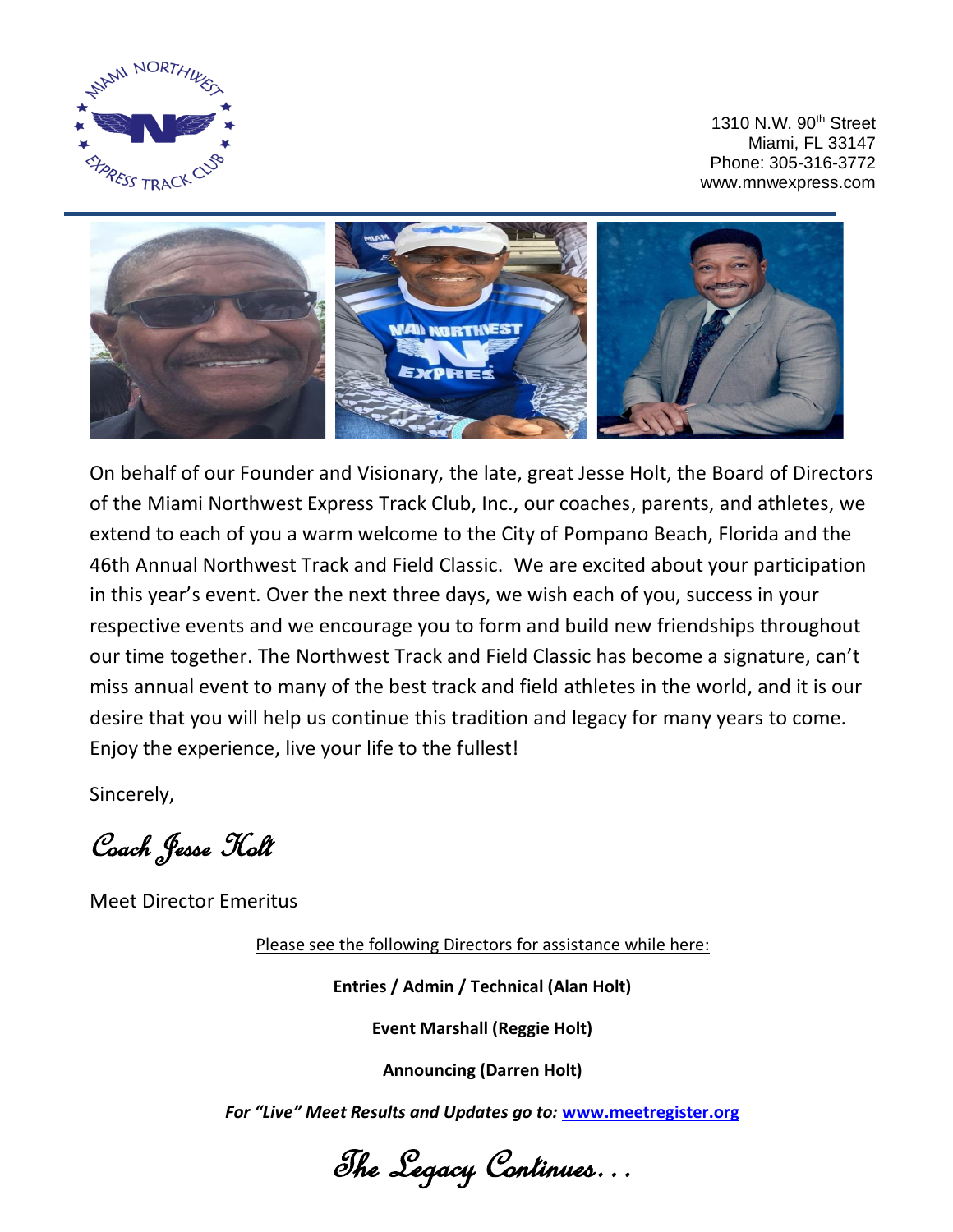| Host:                              | Miami Northwest Express Track Club<br>Jesse Holt, Meet Director Emeritus<br>Alan Holt, Meet Coordinator of Admin /Technical |                              |                      | <b>Awards</b><br><b>Medals:</b>         |                                                |                        | 1st-3rd places including relays.<br><b>Trophies:</b> MVP each age group male/female |                                                                                                                                                                              |
|------------------------------------|-----------------------------------------------------------------------------------------------------------------------------|------------------------------|----------------------|-----------------------------------------|------------------------------------------------|------------------------|-------------------------------------------------------------------------------------|------------------------------------------------------------------------------------------------------------------------------------------------------------------------------|
|                                    | Reginald Holt, Meet Coordinator / Marshall<br>Darren Holt, Meet Coordinator / Announcer                                     |                              |                      | Scoring:                                | <b>Trophies:</b> Top six (6) teams male/female |                        | 5 -6 thru $17 - 18$ age groups will be scored.                                      |                                                                                                                                                                              |
|                                    | 1310 NW 90th Street / Miami, Florida 33147                                                                                  |                              |                      |                                         |                                                |                        |                                                                                     | Divisions. Male and female Division will be scored separately.                                                                                                               |
|                                    | Office: (305)316-3772                                                                                                       |                              |                      |                                         |                                                |                        |                                                                                     |                                                                                                                                                                              |
| Email:                             | miaminorthwestexpress@gmail.com                                                                                             |                              |                      | Scoring shall be:                       |                                                |                        |                                                                                     | $1st$ Place: 5 points / $2nd$ Place: 3 points<br>$3rd$ Place: 2 points / $4th$ Place: 1 point                                                                                |
|                                    |                                                                                                                             |                              |                      |                                         | Sprints / Middle Distance / Field              |                        | Team Cash Prize: Top Team Scores in Each Category:                                  |                                                                                                                                                                              |
| Website:                           | www.mnwexpress.com                                                                                                          |                              |                      |                                         |                                                |                        |                                                                                     |                                                                                                                                                                              |
|                                    |                                                                                                                             |                              |                      | <b>Baton:</b>                           |                                                |                        |                                                                                     | Please do not send your team to the Clerk of the Course with a                                                                                                               |
| <b>Sanction:</b><br>Date:          | USA Track & Field Florida Association<br>June 11-12, 2022                                                                   |                              |                      | <b>Blocks:</b>                          |                                                |                        | Baton, they will be provided by the Host.                                           | All blocks are provided by Host. Personal blocks are not                                                                                                                     |
|                                    |                                                                                                                             |                              |                      |                                         | allowed.                                       |                        |                                                                                     |                                                                                                                                                                              |
|                                    |                                                                                                                             |                              |                      |                                         |                                                |                        |                                                                                     |                                                                                                                                                                              |
|                                    | <b>ALD</b>                                                                                                                  |                              |                      | $4 & U - 11 - 12$ :                     | <b>Event Limitations:</b>                      |                        | 3 events including relays                                                           |                                                                                                                                                                              |
|                                    |                                                                                                                             |                              |                      | $13 - 14$ & Up:                         |                                                |                        | 4 events including relays                                                           |                                                                                                                                                                              |
| Timer:                             | MEET REGISTE                                                                                                                |                              |                      |                                         |                                                |                        |                                                                                     |                                                                                                                                                                              |
| Site:                              | <b>Blanche Ely High School Stadium</b>                                                                                      |                              |                      |                                         | from further competition.                      |                        |                                                                                     | No one can exceed their limit of events or their team will be disqualified                                                                                                   |
|                                    | 1201 NW $6th$ Ave<br>Pompano Beach, Florida 33060                                                                           |                              |                      |                                         |                                                |                        |                                                                                     | Refreshments: Concession Stands are located throughout the stadium.                                                                                                          |
| <b>Facility:</b>                   | 400 meter track 1/8" spikes or sneakers                                                                                     |                              |                      |                                         |                                                |                        |                                                                                     | No alcoholic beverages are allowed. All concession rights belong to host team!                                                                                               |
|                                    | (Inspection will be made) eight (8) lanes curve /                                                                           |                              |                      |                                         |                                                |                        |                                                                                     | Tents/Canopies are allowed in the designated areas only. The tents rule will be                                                                                              |
|                                    | (9) lanes straightaway.                                                                                                     |                              |                      |                                         |                                                |                        | strictly enforced by the Police and Security. Thank you.                            |                                                                                                                                                                              |
| <b>Admission:</b>                  | \$8 per day or \$15 for two days.                                                                                           |                              |                      |                                         |                                                |                        |                                                                                     | <b>Coaches &amp; Team Area:</b> Coaches & parents and athletes who are not                                                                                                   |
|                                    | Tickets can be purchased in advance at                                                                                      |                              |                      |                                         |                                                |                        |                                                                                     | competing in an event must stay off the infield. Absolutely no warming                                                                                                       |
|                                    | www.mnwexpress.com.                                                                                                         |                              |                      |                                         |                                                |                        |                                                                                     | up on the field. Failure to comply with this policy will result in disqualification of                                                                                       |
| Parking:                           | Free                                                                                                                        |                              |                      |                                         |                                                |                        |                                                                                     | the team from competition. This policy will be strictly enforced. Warm-up areas are                                                                                          |
|                                    |                                                                                                                             |                              |                      |                                         | designated at the stadium.                     |                        |                                                                                     |                                                                                                                                                                              |
|                                    | On-line Registration: www.meetregister.org                                                                                  |                              |                      |                                         | <b>Coaches Pass Allocations:</b>               |                        |                                                                                     |                                                                                                                                                                              |
|                                    |                                                                                                                             |                              |                      | 1 - 2 Athletes                          |                                                |                        | 0 Pass                                                                              |                                                                                                                                                                              |
|                                    | Entries Deadline: Wednesday, June 8, 2022 at 11:59 pm                                                                       |                              |                      | 3 - 10 Athletes:<br>$11 - 20$ Athletes: |                                                |                        | 1 Pass<br>2 Passes                                                                  |                                                                                                                                                                              |
| <b>Entry Fee:</b>                  | \$20 per Track & Field Contestant                                                                                           |                              |                      | $21 - 30$ Athletes:                     |                                                |                        | 3 Passes                                                                            |                                                                                                                                                                              |
|                                    |                                                                                                                             |                              |                      | $31 - 40$ Athletes:                     |                                                |                        | <b>4 Passes</b>                                                                     |                                                                                                                                                                              |
|                                    | All Entry Fees must be paid On-line by Credit Card at the time of                                                           |                              |                      | $41 - 50$ Athletes:                     |                                                |                        | 5 Passes                                                                            |                                                                                                                                                                              |
| Submission at www.meetregister.org |                                                                                                                             |                              |                      | 51+ Athletes                            |                                                |                        |                                                                                     | This formula continues                                                                                                                                                       |
|                                    | <b>ABSOLUTELY NO REFUNDS FOR ENTRIES!</b>                                                                                   |                              |                      |                                         |                                                |                        |                                                                                     | Athletes: Must wear their competition number in front of their uniform when<br>competing in a running event. Contestants in field events may wear number in front            |
|                                    | On-site Registration: Must Be One Day Before the Scheduled Event!!!                                                         |                              |                      |                                         |                                                |                        |                                                                                     | or back. Athlete will not be allowed to compete without his/her assigned number.                                                                                             |
| <b>Late Entry Fee:</b>             | \$30 per Track & Field Contestant                                                                                           |                              |                      |                                         |                                                |                        |                                                                                     | *Replacement Numbers / Bands: \$5 is required to replace lost number*                                                                                                        |
|                                    | *All Entry Fees must be paid online by Credit Card / PayPal at the                                                          |                              |                      |                                         |                                                |                        |                                                                                     | Athletes: (b) Athletes must wear sneakers or 1/8" spikes, a shirt and pants.                                                                                                 |
| <b>Time of Registration.</b>       |                                                                                                                             |                              |                      |                                         |                                                |                        |                                                                                     | No one will be allowed to compete barefoot or without a shirt.                                                                                                               |
|                                    | Meet Results: Will be available to see in real time using the Track Meet                                                    |                              |                      |                                         |                                                |                        |                                                                                     | Two Minute Rule: In all field events, each athlete has two minutes to complete an                                                                                            |
|                                    | <b>Results App (download from your App Store or Play Store)</b>                                                             |                              |                      |                                         |                                                |                        |                                                                                     | attempt once called by field judge. Failure to make an attempt in two (2) minutes<br>will result in a miss or a scratch of the attempt. This rule will be strictly enforced. |
| <b>2022 Age Classifications:</b>   |                                                                                                                             |                              |                      |                                         |                                                |                        |                                                                                     |                                                                                                                                                                              |
|                                    | Athletes who will turn 19 after July 31, 2022, are eligible to compete in the                                               |                              |                      |                                         | <b>Starting Heights for High Jump</b>          |                        |                                                                                     |                                                                                                                                                                              |
| Young Men/Young Women divisions.   |                                                                                                                             |                              |                      | $9 - 10$<br>$13 - 14$                   | 3'0''<br>4'0''                                 | $11 - 12$<br>$15 - 16$ | 3'5''<br>5'0''                                                                      |                                                                                                                                                                              |
| 4 & U<br>$5 - 6$                   | $7 - 8$                                                                                                                     | $9 - 10$                     | $11 - 12$            | $17 - 18$                               | 5'8''                                          | $19 - 29$              | 5'10''                                                                              |                                                                                                                                                                              |
| 2018 and after                     | 2017-2016<br>2015-2014                                                                                                      | 2013-2012                    | 2011-2010            |                                         |                                                |                        |                                                                                     |                                                                                                                                                                              |
|                                    |                                                                                                                             |                              |                      |                                         |                                                |                        |                                                                                     | Check in Procedures: All warm-ups must be completed prior to checking                                                                                                        |
| <u> 13 – 14</u><br>2009-2008       | $15 - 16$<br>2007-2006                                                                                                      | <u> 17 - 18</u><br>2005-2004 | $19 - 29$<br>$2003+$ |                                         |                                                |                        |                                                                                     | in. The Clerk of Course Area is located at the North West tent outside of the<br>stadium All Athlates must check in 30 minutes prior to the                                  |

#### stadium. **All Athletes must check in 30 minutes prior to the**

**start of their event.** Athletes having conflict should notify Clerk or Judge when checking in. Running events take precedence over field events. When leaving a running event, an athlete is allowed a maximum of 10 minutes to participate in their field event.

#### **Masters** 30 and Up

All Masters Athletes will compete together but will be awarded in 10-year age group increments (30-39 / 40-49/ 50-59/ 60-69/ 70+.)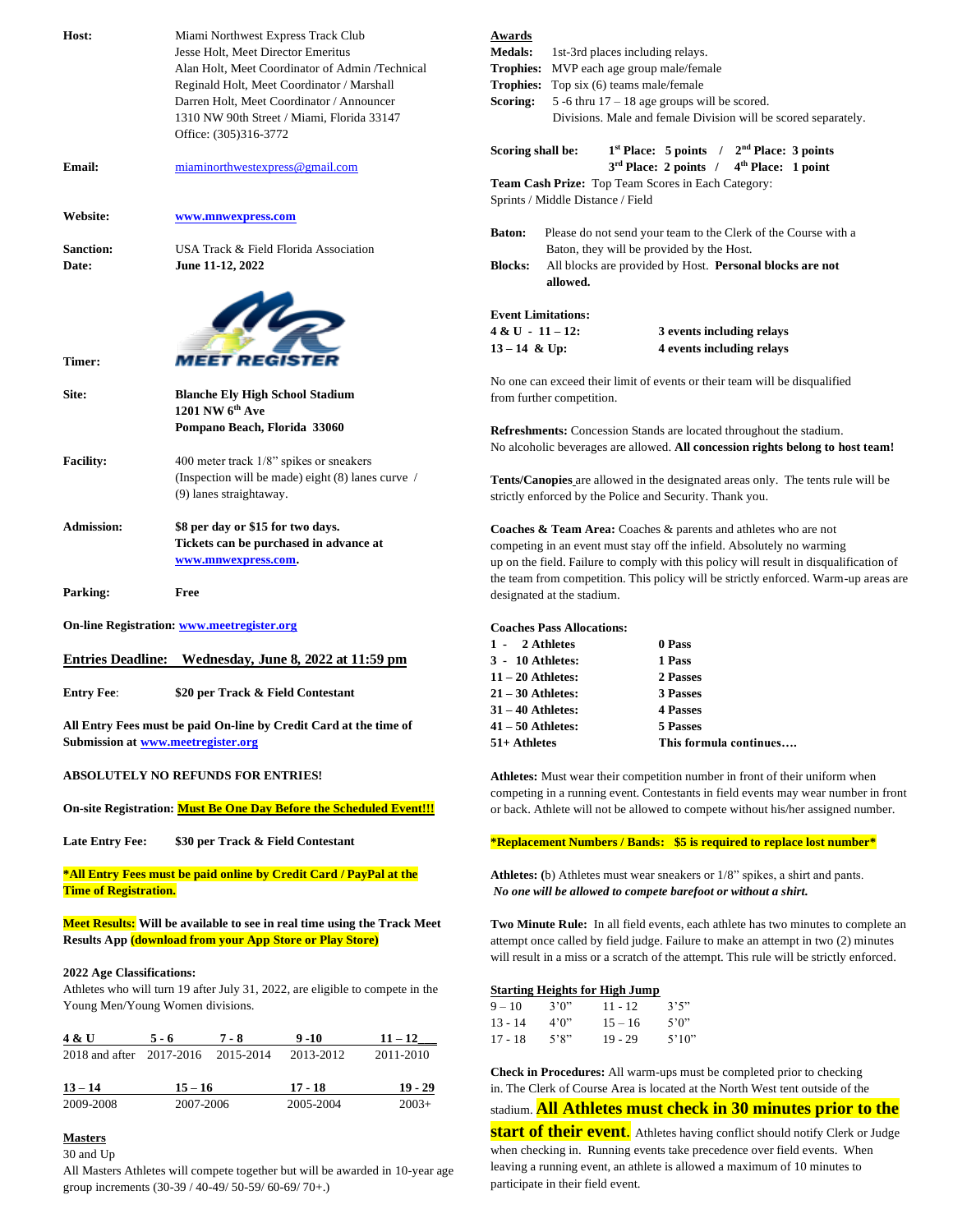### *SCHEDULE OF EVENTS*

## *\* SATURDAY • JUNE 11, 2022 \**

**TRACK EVENTS @ 8:30 AM Age Group Order: Younger through Masters**

| <b>Time</b>                                                                                                          | Event# | Event               | <b>Division/Sex</b>                                                 |                                                      |  |  |  |  |  |  |  |
|----------------------------------------------------------------------------------------------------------------------|--------|---------------------|---------------------------------------------------------------------|------------------------------------------------------|--|--|--|--|--|--|--|
| 8:30                                                                                                                 |        | 1500 M run (Final)  | $7-8$ through Masters (M/F)                                         |                                                      |  |  |  |  |  |  |  |
| Rolling                                                                                                              | 2      | 100 M Dash (Trials) | $4&U$ through Masters (M/F)                                         | 8 fastest times to final<br>8 fastest times to final |  |  |  |  |  |  |  |
| <b>Schedule</b>                                                                                                      | 3      | 400 M Dash (Trails) | $7-8$ through Masters (M/F)                                         |                                                      |  |  |  |  |  |  |  |
|                                                                                                                      | 4      | 80 M Hurdles Final  | $11 - 12$ (M/F)                                                     |                                                      |  |  |  |  |  |  |  |
|                                                                                                                      | 5      | 100 M Hurdles Final | $(13 - 14 \text{ M/F} / 15 - 16 \text{ F} / \text{Open F})$         |                                                      |  |  |  |  |  |  |  |
|                                                                                                                      | 6      | 110 M Hurdles Final | $15 - 16$ M / 17 -18 M / Open M                                     |                                                      |  |  |  |  |  |  |  |
|                                                                                                                      |        | 200 M Dash (Trials) | $7-8$ through Masters                                               | 8 fastest times to final                             |  |  |  |  |  |  |  |
|                                                                                                                      |        |                     |                                                                     |                                                      |  |  |  |  |  |  |  |
| Field Events @ 8:30 AM<br>Long Jump (Masters / Open / 17-18 / 15-16 / 13-14 / 11-12 / 9-10 / 7-8 / 5-6 /4 & U) (M/F) |        |                     |                                                                     |                                                      |  |  |  |  |  |  |  |
| Triple Jump (13-14/15-16/17-18/Open/Masters) * Immediately following the Long Jump* $(M/F)$                          |        |                     |                                                                     |                                                      |  |  |  |  |  |  |  |
|                                                                                                                      |        |                     | Shot Put $(7-8/9-10/11-12/13-14/15-16/17-18/$ Open / Masters) (M/F) |                                                      |  |  |  |  |  |  |  |
| @9:00AM<br>High Jump $(9-10 / 11-12 / 13-14 / 15-16 / 17-18 /$ Open /Masters) (M/F)                                  |        |                     |                                                                     |                                                      |  |  |  |  |  |  |  |
|                                                                                                                      |        |                     |                                                                     |                                                      |  |  |  |  |  |  |  |

## *\* SUNDAY • June 12, 2022 \**

#### **FIELD EVENTS @ 8:00 AM**

| <b>Time</b> | Event # | Event   | Division/Sex                                                      |
|-------------|---------|---------|-------------------------------------------------------------------|
| 08:00       |         | Discus  | $11 - 12$ thru Masters (M/F)                                      |
|             |         | Javelin | $11 - 12$ thru Masters * Immediately following the Discus * (M/F) |

#### **TRACK EVENTS @ 9:00 AM**

| 09:00           |    | 3000 M Run                           | $11 - 12$ through Masters                 |
|-----------------|----|--------------------------------------|-------------------------------------------|
| <b>Rolling</b>  | 2  | 50 Meter Dash Final                  | 4 & U                                     |
| <b>Schedule</b> | 3  | 1500 M Racewalk                      | $9-10$ through Masters                    |
|                 | 4  | 4X100 M Relay (Final)                | All                                       |
|                 | 5  | 400 M Dash Final                     | All                                       |
|                 | 6  | 100 M Dash Final                     | All                                       |
|                 | 7  | <b>Jesse Holt Invitational 100 M</b> | *Special Event*                           |
|                 | 8  | 800 M Run Final                      | $5 - 6$ through Masters                   |
|                 | 9  | 200 M Hurdles Final                  | $13 - 14 M / F$ Only                      |
|                 | 10 | 400 M Hurdles Final                  | $15 - 16$ through Masters                 |
|                 | 11 | 200 M Dash Final                     | $7 - 8$ through Masters                   |
|                 | 12 | 4X400 M Relay                        | All                                       |
|                 | 13 | <b>Awards Presentation</b>           | <b>Miami Northwest Express Track Club</b> |

**For Live Meet Results:** Go to your App Store **or Play Store** to download the Track Meet Results App